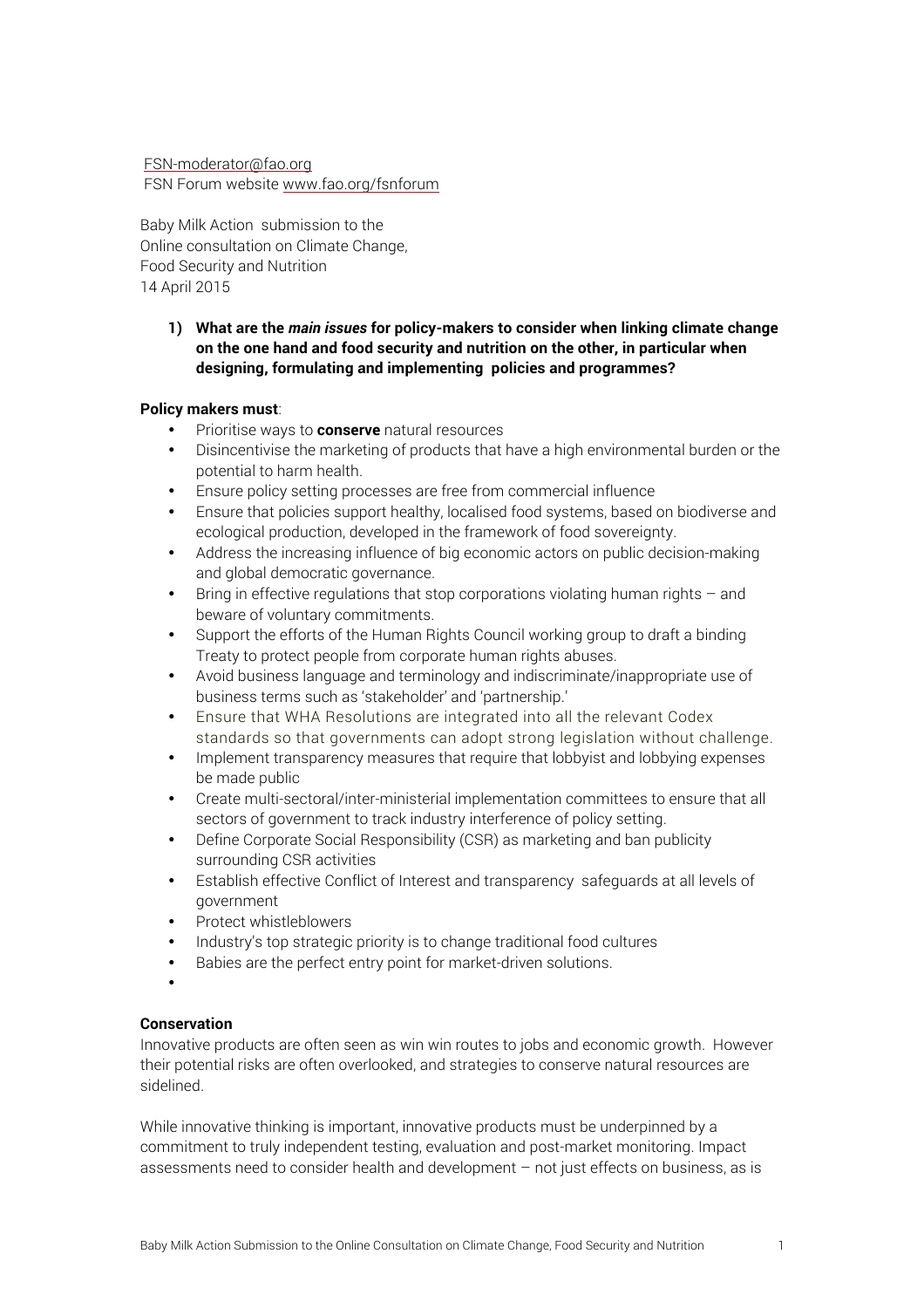the current case in the EU..

### **Infant and young child feeding**

Breastfeeding is the first and perfect 'food system.' There is no food more locally produced or sustainable than breastmilk. The protection of breastfeeding and strict control of the marketing of formulas and processed foods for babies should be considered as an integral part of a package of measures to conserve carbon and water.

**Water usage in formula manufacturing** It takes 800 litres of water to manufacture a 1 litre of milk and 4700 litres of water to make a kilo of milk powder The water usage on dairy farms used in the production of formula is also substantial.

### **Water at Household Level**

To prepare the feeds for a three month old baby, a litre of water is needed each day. Two litres are needed to boil bottles and teats and more to wash and rinse the bottles, that should be boiled for 10 minutes (up to 60 minutes per day).<sup>1</sup>

### **Baby food market**

Breastfeeding has to compete in a highly profitable and competitive market - estimated to be worth US\$ 41 billion a year – and where breastmilk itself is being commoditised and its ingredients patented. The need to protect breastfeeding becomes more urgent in emerging markets where "elitist" and "scientific" products are promoted with claims for unfounded health benefits, such as the suggestion children fed on formula will have better eyesight or be more intelligent.

Meanwhile corporations are investing in public/private partnerships across a broad spectrum of players in public health and development. Through these partnerships and the new trade agreements, industry influence is growing and facilitating industry's top strategic priority to change traditional food cultures. Babies are the perfect entry point for market-driven solutions. The efforts of governments to bring in effective legislation can become even more of an uphill battle. Meanwhile, the market for formulas for older babies, many with high levels of sugar, is being fuelled with cross-branding and deceptive marketing tactics.

**Risks of artificial feeding** While many more people now have better access to drinking water, sanitation and health care, the world is still an unequal place: 2.5 billion – more than one third of the world's population – still have totally inadequate sanitation. Artificial feeding of an infant instead of breastfeeding in such settings can literally mean the difference between life and death. In such circumstances Infants not breastfed are 15 times more likely to die from pneumonia and 11 times more likely to die of die of diarrhoea.<sup>2</sup> Breastfeeding could prevent 13% of all under-5 deaths Appropriate complementary feeding could prevent a further 6% Breastfeeding is far more effective than any other preventive intervention, such as water and sanitation  $(3\%)$ <sup>3</sup>

1 Linnecar A, 1989, WHO, 2008; IPCC, 2014a, *Formula for Disaster*

http://bpni.org/ibfan-newswire-2014/9]

- http://www.eea.europa.eu/soer-2015/synthesis/report/5-riskstohealth#section5-4
- http://www.euro.who.int/en/health-topics/environment-and-health/water-and-sanitation/data-and-statistics

http://www.eea.europa.eu/soer-2015/synthesis/report/5-riskstohealth#section5-4  $2$  Unicef 2012

<sup>3</sup> Jones G et al. (2003) *How many child deaths can we prevent this year?* The Lancet, no 362, 65-71.)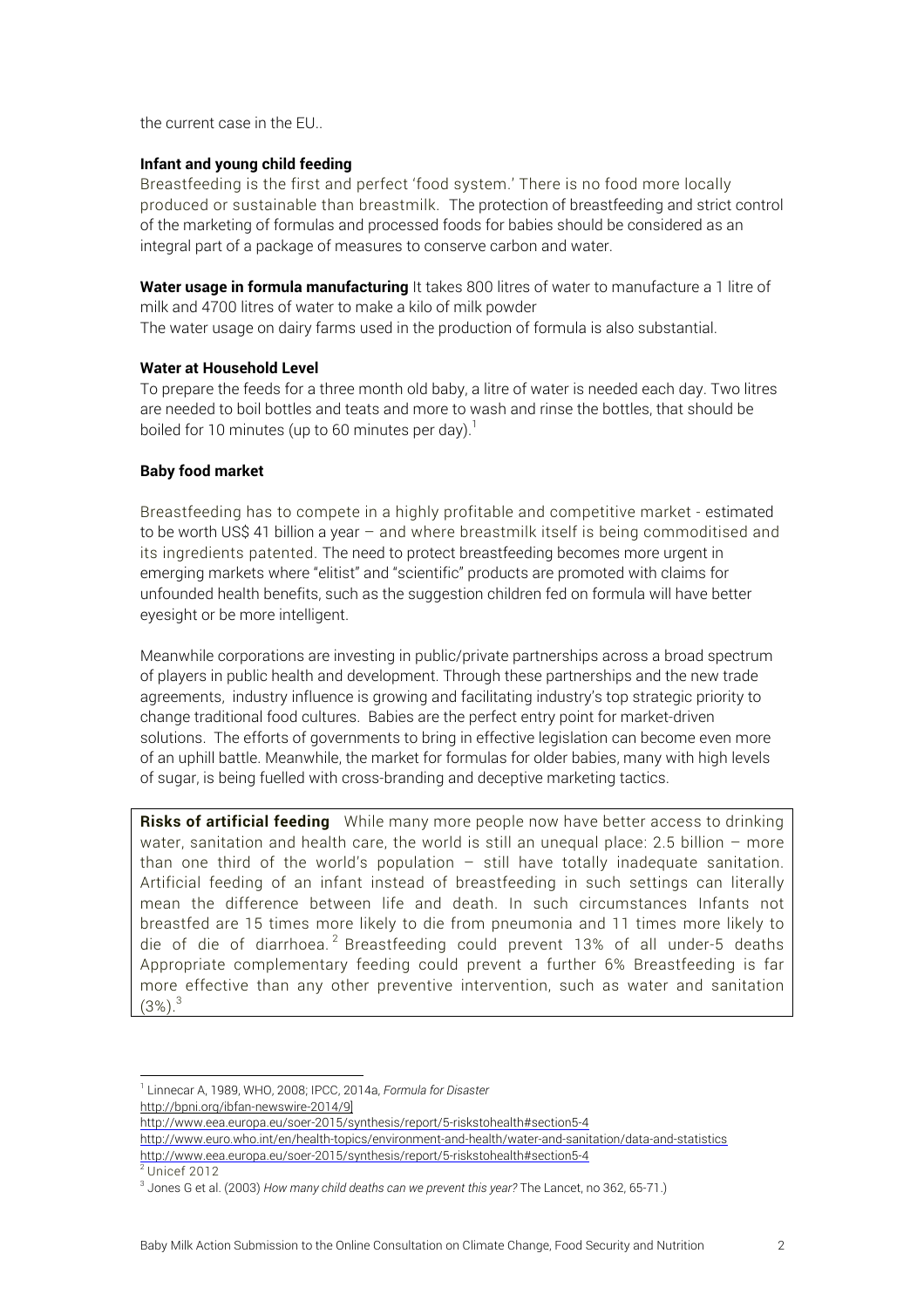120m Europeans are at risk of poverty or social exclusion; 22% of EU population have access to water with lower compliance. Climate change, extreme weather and floods will increase these risks. Diarrhoea attributable to poor water and sanitation is estimated to account for over 5% of all deaths in European children 0–14. Infants and young children at greatest risk of water-related disease

**Formula is a high value added product**. According to a report by industry analysts, CoriolisA<sup>4</sup>, for the New Zealand authorities, 'if you turn milk powder into infant formula, you get ten times as much for it'. It is particularly profitable for manufacturers – the formula companies – who Coriolis state typically earn \$7.43 (before interest, tax, depreciation and amortisations – EBITDA) on the \$25.58 that they receive for a tin of formula costing \$44.18. In other words, about 30% profit, before tax etc.

**Breastfeeding is cost saving:** Aside from the acknowledged risks of artificial feeding, the economic impact of low breastfeeding rates is substantial. Investing in services that support women who want to breastfeed is potentially cost saving. For example, increasing the number of months breastfeeding has potential cost savings of at least £31m (at 2009-2010 value) in breast cancer treatment in women.<sup>5</sup>

See also IBFAN's *World Breastfeeding Costing Initiative***. 6**

# **2) What are the** *key* **institutional and governance** *challenges* **to the delivery of crosssectoral and comprehensive policies that protect and promote nutrition of the most vulnerable, and contribute to sustainable and resilient food systems?**

It is essential that governments and UN bodies have strong **Conflict of Interest** safeguards in place that keep the policy setting process free from commercial influence.

Governments have a duty to uphold the rights of citizens. However, in the context of 'multistakeholder' PPP ideology, the false notion is created that voluntary self regulation is preferable to binding legislation.

The participation of Corporations as (more than) equal "stakeholders" in public health policy setting and planning is a further threat and is contrary to the spirit behind conflict of interest regulation. It obscures the fact that corporations "primary interest" is not to act in the public interest (Jonathan H. Marks 2013) and that their legal fiduciary duty is to maximise profits for their shareholders. Corporations are not *"stakeholders"* in public affairs, and should not be made so through principles of "inclusiveness"

Partnerships by definition are arrangements for *'shared governance'* to achieve *'shared goals.*' *Shared decision-making is their single most unifying feature*. They imply **'***respect, trust, shared benefits' and* pave the way for *voluntary self-regulation***.** Corporations derive strong emotional and financial benefits from the *'image transfer'* from UN or NGO 'partners'.

Of particular concern is the World Economic Forum's *Global Redesign Initiative* that proposes that some issues taken off the agenda of the UN system and addressed by *'plurilateral, often* 

Http://adc.bmj.com/content/early/2014/11/12/archdischild-2014-306701.full.pdf+html

 <sup>4</sup> Coriolis (2014), Infant Formula Value Chain, prepared for the New Zealand Board of the Pacific Economic o-operation Council, New Zealand. Available at: http://nzpecc.org.nz/20901/index.html

<sup>&</sup>lt;sup>5</sup> Potential economic impacts from improving breastfeeding rates in the UK. Pokhrel S, et al. Arch Dis Child 2014;0:1–7. Doi:10.1136/archdischild-2014-306701

<sup>&</sup>lt;sup>6</sup> http://ibfan.org/wbti-and-wbci

http://worldbreastfeedingtrends.org/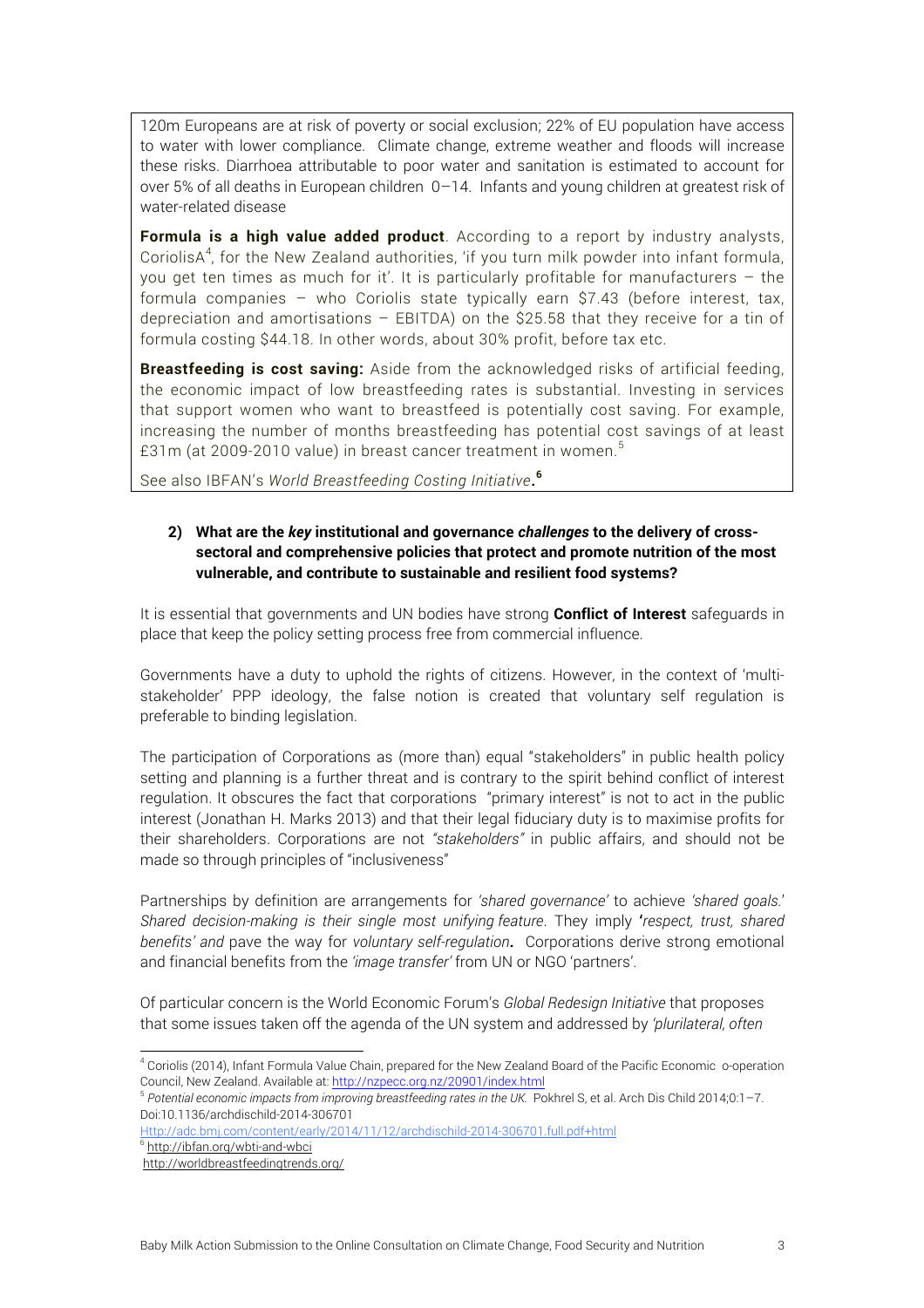*multi-stakeholder, coalitions of the willing and the able.'* WEF seems to envisage a world managed by a coalition of multinational corporations, nation states (including through the UN System) and *select* civil society organisations.

### **Safeguards:**

Public officials or experts in advisory roles, need to act exclusively in the public interest and need to be protected from undue influence by commercial actors. The integrity of decision making processes must be protected.

Governments must adopt accountability mechanisms that involve independent, on the ground monitoring of what companies *DO* **(**not just what they *SAY* they do.)

Public policies should be based on research that is independently funded and free from commercial influence.

According to David Michaels, appointed by U.S. President Obama to head the Occupational Safety and Health Administration (OSHA), *"I am convinced that conflict of interest cannot be "managed" It must be eliminated*. *Too much is at stake."*

There is global consensus on the *International Code of Marketing of Breastmilk Substitutes (IC)* and the subsequent relevant WHA Resolutions (that clarify and update the IC). These are designed to remove obstacles to breastfeeding and ensure that breastmilk substitutes are used safely if needed. They aim to protect everyone from misinformation and commercial promotion – protecting both breastfed and artificially fed babies. They are not just for developing countries: they are **minimum** requirements for **ALL countries.** The *Convention on the Rights of the Child*. Article 24 of CRC calls on governments to provide parents with information on nutrition and breastfeeding and the CRC General Comment No. 15 explains what this means. It stresses the obligation for States to protect, promote and support breastfeeding through the implementation of the World Health Assembly *Global Strategy for*  Infant and Young Child Feeding. (GSIYCF)<sup>7</sup> It also sets a direct obligation to companies to abide by the IC universally. Nations that ratified the Convention are bound to it by international law and thus have clear obligations. Governments must not allow anything undermine a human

**Terminology has become confused and muddled. Business is too generic a term**.

right international law and thus misinterpret duty/obligation under it.

### 3**) In your experience, what are key** *best-practices* **and lessons-learned in fostering crosssectoral linkages to protect and improve nutrition while preventing, adapting to climate**

*http://www.ohchr.org/en/HRBodies/CRC/Pages/CRCIndex.aspx*

 <sup>7</sup> **CRC General Comment No 15** , Para 44.

*Exclusive breastfeeding for infants up to 6 months of age should be protected and promoted and breastfeeding should continue alongside appropriate complementary foods preferably until two years of age, where feasible. States' obligations in this area are defined in the "protect, promote and support" framework, adopted unanimously by the World Health Assembly. States are required to introduce into domestic law, implement and enforce […] the International Code on Marketing of Breastmilk Substitutes and the relevant subsequent World Health Assembly resolutions […] 81. Among other responsibilities and in all contexts, private companies should […] comply with the International Code of Marketing of Breast-milk Substitutes and the relevant subsequent World Health Assembly resolutions […]* 

**CRC General Comment No 16 on State obligations regarding the impact of the business sector on children's rights** *57. States are also required to implement and enforce internationally agreed standards concerning children's rights, health and business, including […] the International Code of Marketing of Breast-milk Substitutes and relevant subsequent World Health Assembly resolutions.*